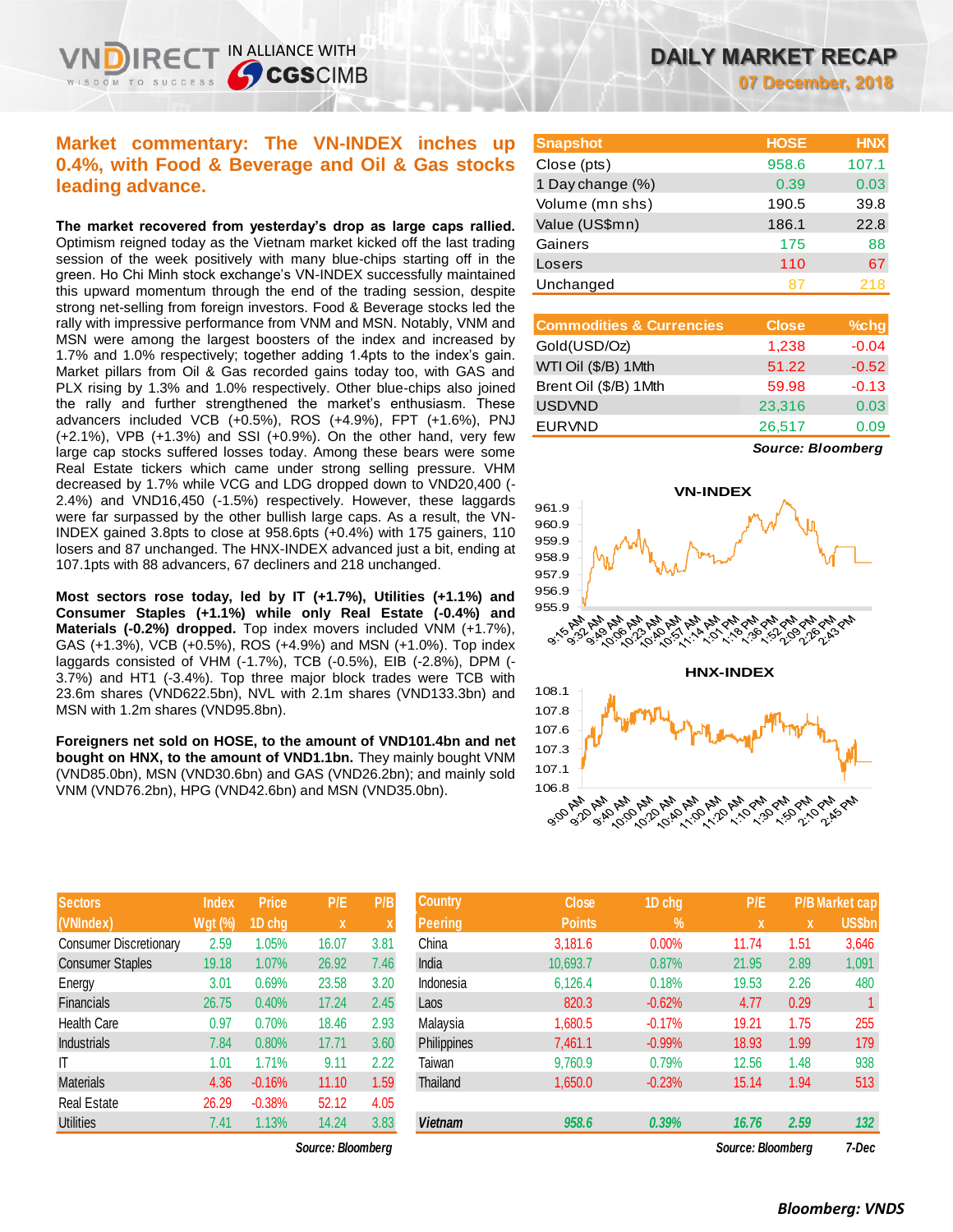## **Market News**

**Oil extended losses towards US\$51 a barrel after OPEC ended talks without a deal on production curbs as its ally Russia refused to commit to the big output cut that Saudi Arabia demanded.** New York futures slipped as much as 0.8%, falling for a third session and paring their weekly gain to 0.5%. Saudi Energy Minister Khalid Al-Falih said in Vienna he isn't confident of an agreement when the OPEC meets again with its allies on Friday. A proposal for a combined cut of 1 million barrels a day by the broader group known as OPEC+ was left dangling in uncertainty. Oil has plunged more than 30% from a four-year high in October as concerns over an oversupply were fuelled by American waivers for Iranian oil buyers, as well as growing inventories and production in the U.S. While the Saudi energy minister said output cuts of 1 million barrels a day were adequate to balance the market, there's still uncertainty over whether the amount would be enough to shift current bearish market sentiment and prop up prices. *(Bloomberg--edited)*

**Vietnam targets US\$10,000 per capita income by 2035.** Vietnam has set a target to reach per capita income of around US\$10,000 by 2035, according to Minister of Planning and Investment Nguyen Chi Dung. Dung made the forecast at the Vietnam Development Partnership Forum (VDPF) held in Hanoi on December 5. According to the minister, after 30 years of the economic renewal process, Vietnam has seen considerable achievements with a sharp fall in the poverty rate and deeper integration into the world economy. Vietnam has become a middle-income country. By late 2017, Vietnam's GDP was estimated at US\$220bn and the country's per capita income was at roughly US\$2,300. Last year's GDP growth was 6.81% and the figure is forecast to be at 6.85% during 2018-2020. The World Economic Forum's global competitiveness report indicated that in 2017, Vietnam's national competitiveness level rose to 55th out of 137 economies, from 60th in 2016. The business environment ranking jumped from 68 to 82 among 190 economies, and the innovation ranking increased 12 places to 47th among 127 economies. The minister cited a report jointly conducted by the Vietnamese government and the World Bank saying that the country has set a goal to achieve per capita income of US\$10,000 by 2035. *(English.vietnamnet.vn--edited)*

**Foreign investors eye Vietnam's pharmaceutical firms.** IMS Health has placed Vietnam into the group of 17 fastest emerging pharmaceutical markets which are expected to consume one-third of total global consumption in the future instead of one-fourth as currently seen. In 2017, the total revenue of the pharmaceutical industry reached US\$5.2bn, or VND120 trillion, an increase of 11% compared with the US\$4.7bn in 2016 (VND106 trillion) or 14%, if growth in 2017 is compared in VND. The growth rate is expected to be no less than 10% in the next five years. There are 1,910 Vietnamese-owned pharmaceutical firms and 30 foreign-invested enterprises. Vietnamese firms now only make generic medicine, while other kinds of medicine are imports. The situation has led to a series of problems, including issues with business efficiency and product quality as well as vulnerability to exchange rate fluctuations as these Vietnamese firms rely on imports. A report of the Medicine Administration Agency under the Ministry of Health (MOH) said that domesticallymade medical products account for 48% of the total. Increasingly high demand and the weak production capability of Vietnamese enterprises have led to more foreign companies expressing interest in the pharmaceutical market. Meanwhile, M&As (Mergers & Acquisitions) are the best solution for domestic firms to improve competitiveness and expand R&D activities. Many M&A deals in the pharmaceutical industry have been completed in recent years. Analysts say that the M&A wave was strong in 2016-2017 after the government issued Decree 60, stipulating that public companies can have up to 100% of foreign ownership instead of 49% as allowed previously. Hau Giang Pharmacy (DHG VN) and Domesco (DMC VN), two Vietnamese firms, pioneered raising the foreign ownership ratios in their companies to 100%. This helped DHG and DMC shares soar in price. At present, foreign investors hold 49% of DHG shares, of which Taisho, a Japanese company, holds 34.3%. The figure may be even higher in the future. At DMC, CFR International Spa, a subsidiary of Abbott, has raised its ownership ratio to 51%, becoming the strategic shareholder. Prior to that, Abbot took over Glomed, a Vietnamese firm, in 2016. Pymepharco has recently decided to lift the ceiling on its foreign ownership ratio to 100%, paving the way for Stada Service Holding B.V. to raise its ownership ratio to 72%. The company currently holds 49% of shares. Meanwhile, foreign investors now hold 30% and 35% in Imexpharm (IMP VN) and Traphaco (TRA VN) companies, respectively. *(English.vietnamnet.vn--edited)*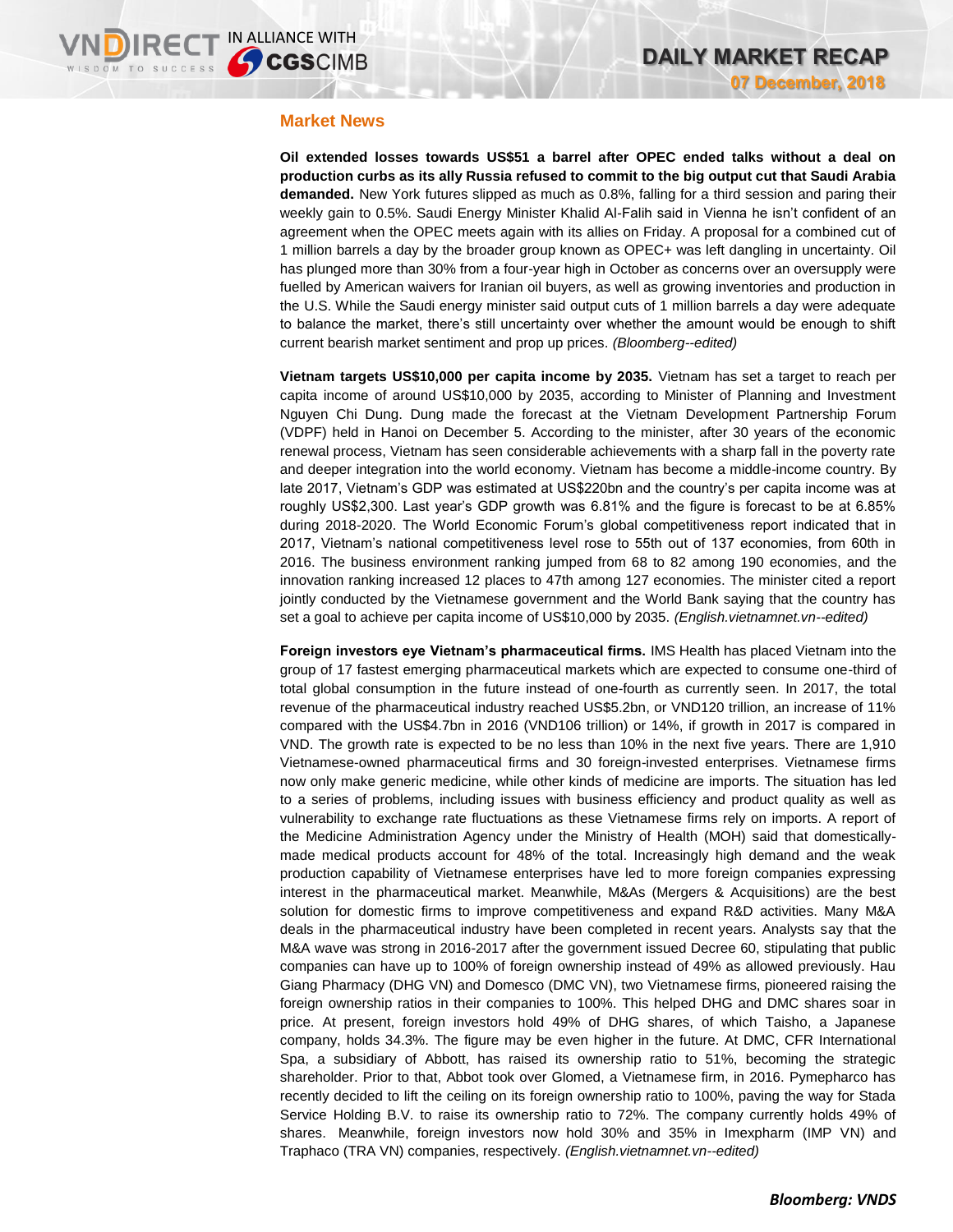

## **Notable Corporate Events**

**Vietnam Sun Corporation (VNS VN) – dividend payment:** Dec 18 and Dec 19 will be the ex-date and record date, respectively, for paying the 2017 remaining cash dividend of VND800/share (est.2017 dividend yield of 8.5%). The payment will be made on Dec 28. *(Ndh.vn)*

*<to be continued>*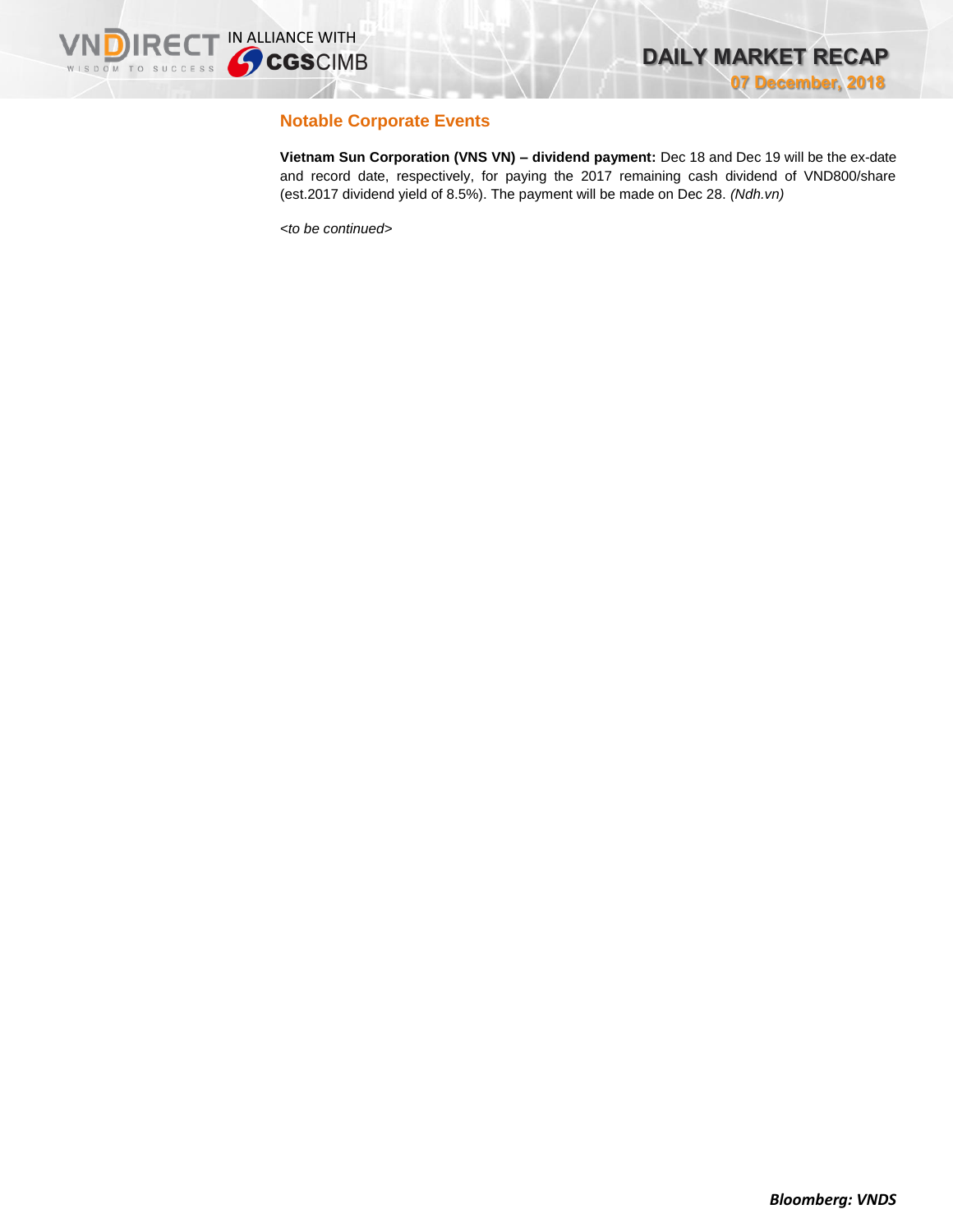# **DAILY MARKET RECAP**

**07 December, 2018**

## **COVERAGE SUMMARY**

WISDOM TO SUCCESS

**VNDIRECT IN ALLIANCE WITH** 

| Ticker          | <b>Close</b><br>price | <b>Adjusted</b><br>target<br>price | <b>Upside</b> | Reco<br>$m-$<br>endati<br>on | Investment thesis summary/Update                                                                                                                                                                                                                                                                                                                                                                                                                                                                                                                                                                                                                  | Latest<br>report |
|-----------------|-----------------------|------------------------------------|---------------|------------------------------|---------------------------------------------------------------------------------------------------------------------------------------------------------------------------------------------------------------------------------------------------------------------------------------------------------------------------------------------------------------------------------------------------------------------------------------------------------------------------------------------------------------------------------------------------------------------------------------------------------------------------------------------------|------------------|
| PC <sub>1</sub> | 23,400                | 28,400                             | 21.4%         | <b>ADD</b>                   | Positive outlook for 2018 with surge in revenue thanks to: (1) New<br>contribution from My Dinh Plaza II and (2) commissioning of two new<br>hydropower plants in Q4, 2017. (3) Back log of VND2,040bn at end of 2017                                                                                                                                                                                                                                                                                                                                                                                                                             | Link             |
| <b>LPB</b>      | 10,000                | 13,500                             | 35.0%         | ADD                          | 1. Unique distribution advantage with more than 1000 PTOs across country.<br>Will be able to maintain strong credit growth thanks to good capital buffer<br>(CAR ~13%) and strong liquidity (LDR ~80%).<br>2. FY18 YE P/B cheap relative to peers.                                                                                                                                                                                                                                                                                                                                                                                                | Link             |
| <b>NLG</b>      | 29,250                | 35,500                             | 21.4%         | ADD                          | 1. NLG is well aligned with the new property market orientation. NLG focuses<br>on durable-demand products (affordable and social apartments and landed<br>properties).<br>2. FY2017 net revenue is forecasted at VND3,454 billion (+36.3% yoy) and<br>NPATMI at VND544 billion (+58% yoy). For 2018, revaluation of Hoang Nam<br>project will secure strong EAT growth. However, the share price is<br>reasonable this year.<br>3. Upside for the stock will come in 2018 as major projects are going to be<br>executed.                                                                                                                         | Link             |
| <b>ACV</b>      | 81,000                | 105,000                            | 29.6%         | ADD                          | 1. Likely beneficiary of air passenger boom over the next decade<br>2. MOT's divestment of ACV stake to be a significant catalyst<br>3. Higher return on capital justifies higher valuation                                                                                                                                                                                                                                                                                                                                                                                                                                                       | Link             |
| <b>DPM</b>      | 21,000                | 23,100                             | 10.0%         | <b>HOLD</b>                  | 1. Core urea business could face near-term margin pressure due to the<br>expected increases in gas input prices, which will outweigh ASP recovery, in<br>our view.<br>2. NH3-NPK project is the earnings growth driver over the next few years,<br>contributing 1.4-2.6tr annually to revenue starting from 2018F. However high<br>interest expense and D&A burden could result in annual losses in 2019-20F.<br>3. Pending VAT policy change in Vietnam is expected to boost DPM's gross<br>margin by 2-3% pts from 2019F onwards.                                                                                                               | <b>Link</b>      |
| QNS             | 43,400                | 50,000                             | 15.2%         | ADD                          | 1. Soymilk unable to recover due to intense competition.<br>2. Sugar production expansion mitigated price fall.                                                                                                                                                                                                                                                                                                                                                                                                                                                                                                                                   | Link             |
| <b>LTG</b>      | 25,800                | 38,300                             | 48.4%         | ADD                          | 1. Market leader in the CPC segment with 21% market share (vs. second<br>largest player VFG with 8.3% market share). LTG could easily maintain the<br>market leadership in the segment thanks to (1) extensive distribution<br>network, and (2) established long-term relationships with suppliers.<br>2. Long-term strategy is to focus on the Agrifood segment with high potential<br>in export markets such as China, Philippines, Indonesia, etc.<br>3. LTG is trading far below its domestic peers.                                                                                                                                          | Link             |
| <b>VCB</b>      | 57,200                | 73,800                             | 29.0%         | ADD                          | 1. VCB is a well-regarded state-owned commercial bank (SOCB) with an<br>extensive network, a critical role in Vietnam's national payment system and<br>leading card issuer.<br>2. Its strong deposit franchise and large client base would support a gradual<br>shift in loan mix to higher-yield segments such as personal lending, in our<br>view.<br>3. Its asset quality is best in class, with well-controlled NPLs and a high<br>provisioning buffer (NPL of 1.1%, loan loss reserve ratio, LLR, of 131% at<br>end-FY17).<br>4. We project an enviable net profit CAGR of 17.7% over FY18-20F, with<br>ROE improving to 20.1% by end-FY20F. | Link             |
| <b>MBB</b>      | 22,500                | 31,100                             | 38.2%         | <b>ADD</b>                   | 1. MBB is looking to push fee income through bancassurance and<br>internet/mobile banking.<br>2. High loan growth to be supported by sufficient capital and funding.<br>3. MBB still trades at a discount to peers.                                                                                                                                                                                                                                                                                                                                                                                                                               | <b>Link</b>      |
| <b>VPB</b>      | 22,700                | 32,500                             | 43.2%         | ADD                          | 1. VPB delivered ROA of 1.9% and ROE of 24.8% in FY16, the highest<br>returns-on-capital among local peers and impressive even in a regional<br>context.<br>2. FY16 NIM of 7.7% was driven by a shift in loan mix towards higher<br>yielding segments, such as consumer finance, retail, household and micro-<br>SME loans.<br>3. Strong topline growth in FY14-16, complemented by an improvement in<br>operational efficiency on continued investments into technology.<br>4. We expect strong earnings growth in FY17-20F with forecasted net profit<br>CAGR of 25.6% and sustained high average ROE of 22.7%.                                 | Link             |
| <b>TCM</b>      | 24,100                | 26,900                             | 11.6%         | <b>HOLD</b>                  | 1. High property value offsets the lack of foreign room.<br>2. Core segments to perform moderately well in 2018.<br>3. We expect that FY18 core-earnings to grow by a robust 45%.                                                                                                                                                                                                                                                                                                                                                                                                                                                                 | <b>Link</b>      |
| <b>HPG</b>      | 34,650                | 47,800                             | 38.0%         | ADD                          | 1. Expect higher construction steel consumption across Vietnam in 2018 F<br>2. Ability to sustain and even consolidate its leading market position<br>3. Margin expansion from rising steel prices & soft raw material prices<br>4. HPG's long-steel capacity to double over the next 12 months                                                                                                                                                                                                                                                                                                                                                   | <b>Link</b>      |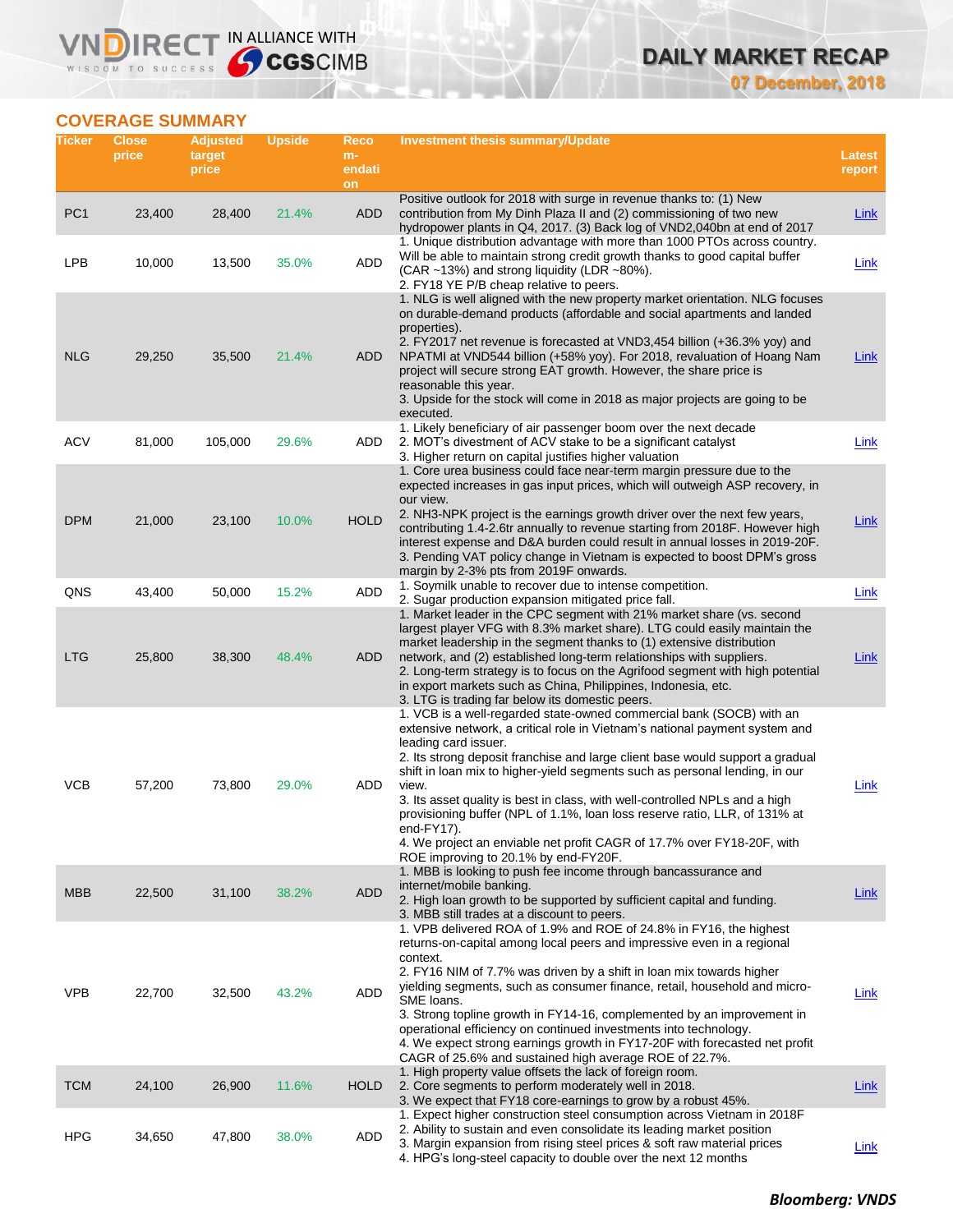## **DAILY MARKET RECAP**

**07 December, 2018**

| Ticker     | <b>Close</b><br>price | <b>Adjusted</b><br>target<br>price | <b>Upside</b> | Reco<br>$m-$<br>endati<br>on | Investment thesis summary/Update                                                                                                                                                                                                                                                                                                                                                                                                                                                                                                                                                                  | <b>Latest</b><br>report |
|------------|-----------------------|------------------------------------|---------------|------------------------------|---------------------------------------------------------------------------------------------------------------------------------------------------------------------------------------------------------------------------------------------------------------------------------------------------------------------------------------------------------------------------------------------------------------------------------------------------------------------------------------------------------------------------------------------------------------------------------------------------|-------------------------|
| <b>PVT</b> | 15,950                | 21,000                             | 31.7%         | ADD                          | 1. PVT has a chartering profile skewed towards fixed rates, which offers<br>protection against the current low-rate environment, while providing potential<br>upside for recovery.<br>2. PVT has the largest tanker fleet and LPG fleet among Vietnam carriers,<br>and is able to ride on growing demand for fossil fuels and LPG from the civil<br>and industrial sectors.<br>3. The company plans to upsize and rejuvenate its fleet over the next few<br>years to respond to Vietnam's increasing refinery capacity and growing<br>demand for LPG.                                             | Link                    |
| <b>STK</b> | 18,300                | 28,800                             | 57.4%         | ADD                          | 1. STK is currently the Vietnam's 2nd largest polyester yarn manufacturer,<br>accounting for 28% of the country's total polyester yarn exports.<br>2. Unmet domestic demand and growing demand from export markets,<br>driven by recent trade agreements.<br>3. However, fierce competition from Chinese yarn, as well as input price<br>volatility present downside risks.                                                                                                                                                                                                                       | Link                    |
| IDI        | 10,450                | 23,800                             | 127.8%        | <b>ADD</b>                   | 1. IDI has gradually risen to become one of the most promising Vietnamese<br>pangasius exporters. The firm has endured multiple downturns in the<br>industry, demonstrating its resilience and good management quality. The<br>share price, however, is volatile.<br>2. We expect that pangasius exports will grow strongly in 2018.<br>3. Fish feed segment and fishmeal/fish fat segment will see strong growth in<br>2018<br>4. IDI will continue to increase its capacity to support growth over the next 2-<br>3 years.<br>5. High dividend yield and attractive valuation                   | <b>Link</b>             |
| AAA        | 15,900                | 25,300                             | 59.1%         | ADD                          | 1. AAA is the largest plastic packaging manufacturer and exporter in South<br>East Asia, with current production capacity of 8,000 tonnes/month.<br>2. AAA will be able to capture market share globally in countries such as<br>Japan<br>3. AAA aims to expand its production and adopt effective cost controls.                                                                                                                                                                                                                                                                                 | Link                    |
| <b>PNJ</b> | 98,000                | 120,700                            | 23.2%         | ADD                          | 1. Extensive store network continued to serve as a major driver for PNJ's<br>growth.<br>2. Robust Same-Store Sales Growth (SSSG)<br>3. PNJ is diversifying its jewelry-focused product mix by introducing fashion<br>accessories such as mid-range branded watches since 2012.<br>3. Growing benefits from expanding store network and developing omni-<br>channel platform.                                                                                                                                                                                                                      | Link                    |
| KDH        | 30,400                | 34,900                             | 14.8%         | <b>HOLD</b>                  | 1. KDH owns 500ha land bank in the inner city area of HCMC following its<br>recent merger with Binh Chanh Construction & Investment (BCI, Unlisted).<br>2. Its strategy to develop mid-range condos and gated townhouse<br>communities makes for a diversified range of products and lowers market<br>risk.<br>3. We believe KDH's high quality housing developments have helped it to<br>establish its brand name among prospective buyers, driving strong sales<br>absorption.                                                                                                                  | Link                    |
| <b>VGI</b> | 15,900                | 17,400                             | 9.4%          | <b>HOLD</b>                  | 1. VGI is the largest telco to be listed on Vietnam stock market and holds the<br>leading position in six out of nine countries under coverage.<br>2. VGI provides full telecom services including calls, texts, mobile data and<br>fiber optic internet broadband in nine countries across Africa, Latin America<br>and Southeast Asia.<br>3. Long term growth driver will be Mytel, VGI's new JV in Myanmar, given the<br>domestic backdrop of a relatively high smartphone adoption rate of 70% of<br>total mobile users                                                                       | <b>Link</b>             |
| <b>DCM</b> | 10,350                | 9,700                              | $-6.3%$       | <b>HOLD</b>                  | 1. Parent company PVN guarantees 12% ROE for the company's urea<br>operations in FY15-18F, protecting DCM from adverse market movements.<br>2. Changes to Vietnam's VAT policy in 2018-19F could help expand DCM's<br>gross margin by 3-4% from 2019F onwards, in our view.<br>3. Uncertainty around 2019F input gas price policy, however, is a major risk<br>that could counter positive effects of VAT policy change.                                                                                                                                                                          | Link                    |
| <b>VTP</b> | 127,500               | 113,000                            | $-11.4%$      | <b>REDUCE</b>                | 1. VTP has the second largest market share, is the fastest growing and most<br>profitable delivery company for B2C commerce in Vietnam.<br>2. High growth company in a fast-evolving industry.<br>3. VTP's market share gains can be attributed to advanced technology and<br>strong infrastructure.<br>4. VTP's core sales are expected to grow at a CAGR of 48.6% to 2020.<br>5. Healthy financial status with strong cash reserves and high ROE.<br>Company has a net cash position with cash and equivalents contributing<br>50% of total assets, supporting future capital investment needs. | Link                    |

**VNDIRECT IN ALLIANCE WITH**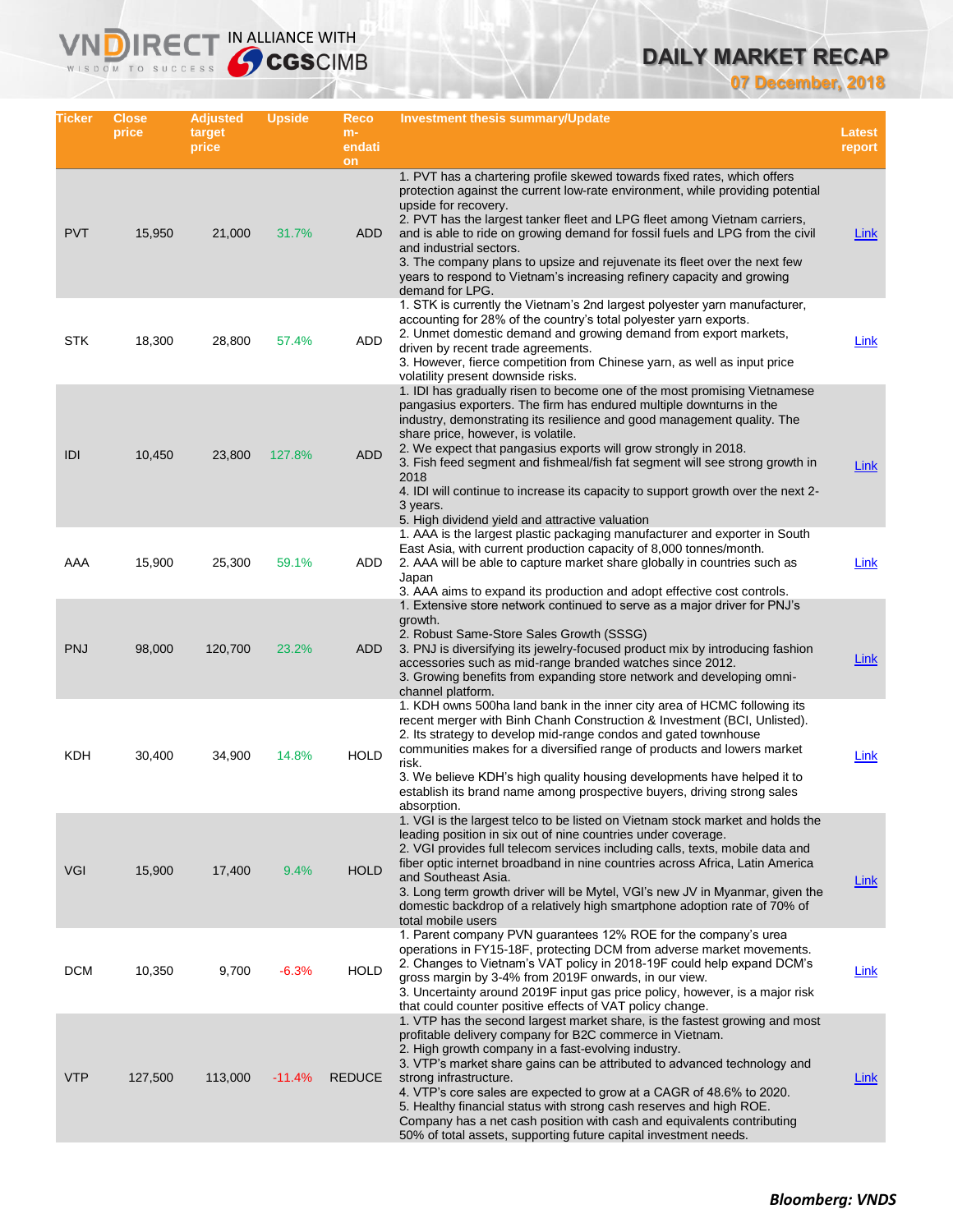## **MARKET MOVEMENTS**

WISDOM TO SUCCESS

| <b>HOSE</b>        |              |       |      |         |              |
|--------------------|--------------|-------|------|---------|--------------|
| <b>Top gainers</b> |              |       |      |         | <b>VND</b>   |
| <b>Ticker</b>      | Last         | Chq   | %chq | Vol.    | <b>Index</b> |
|                    | <b>Price</b> |       |      |         | impact       |
| <b>APG</b>         | 8,560        | 560   | 7.00 | 604,910 | 0.002        |
| <b>DTT</b>         | 9,680        | 630   | 6.96 | 10      | 0.002        |
| <b>CMG</b>         | 23,200       | 1,500 | 6.91 | 125.670 | 0.034        |
| <b>KAC</b>         | 11,650       | 750   | 6.88 | 20      | 0.006        |
| <b>TTF</b>         | 3,730        | 240   | 6.88 | 932,270 | 0.016        |

**VNDIRECT IN ALLIANCE WITH** 

| <b>Top losers</b> |              |          |         |         | <b>VND</b>   |
|-------------------|--------------|----------|---------|---------|--------------|
| <b>Ticker</b>     | Last         | Cha      | %chq    | Vol.    | <b>Index</b> |
|                   | <b>Price</b> |          |         |         | impact       |
| CDC               | 15,450       | $-1,150$ | $-6.93$ | 1,730   | $-0.006$     |
| <b>CMT</b>        | 7,260        | $-540$   | $-6.92$ | 30      | $-0.001$     |
| SII               | 17,500       | $-1,300$ | $-6.91$ | 170     | $-0.026$     |
| PTL               | 2,700        | $-200$   | $-6.90$ | 707,800 | $-0.006$     |
| <b>TGG</b>        | 4,480        | $-330$   | $-6.86$ | 2,020   | $-0.003$     |

|               | <b>Top index movers</b> |       |      |         | <b>VND</b>   |
|---------------|-------------------------|-------|------|---------|--------------|
| <b>Ticker</b> | Last                    | Cha   | %chq | Vol.    | <b>Index</b> |
|               | <b>Price</b>            |       |      |         | impact       |
| <b>VNM</b>    | 133,900                 | 2,200 | 1.67 | 509,830 | 1.193        |
| <b>GAS</b>    | 96,300                  | 1,200 | 1.26 | 936,130 | 0.715        |
| <b>VCB</b>    | 57,200                  | 300   | 0.53 | 835.390 | 0.336        |
| <b>ROS</b>    | 37,800                  | 1,750 | 4.85 | 3.26MLN | 0.309        |
| <b>MSN</b>    | 84,600                  | 800   | 0.95 | 811,580 | 0.290        |

| <b>Top index laggers</b> |              |          |         |         | <b>VND</b>   |
|--------------------------|--------------|----------|---------|---------|--------------|
| <b>Ticker</b>            | Last         | Chq      | %chq    | Vol.    | <b>Index</b> |
|                          | <b>Price</b> |          |         |         | impact       |
| VHM                      | 80,000       | $-1,400$ | $-1.72$ | 250.620 | $-1.461$     |
| <b>TCB</b>               | 28,000       | $-150$   | $-0.53$ | 2.25MLN | $-0.163$     |
| EIB                      | 13,900       | $-400$   | $-2.80$ | 171,170 | $-0.154$     |
| <b>DPM</b>               | 21,000       | $-800$   | $-3.67$ | 441,720 | $-0.098$     |
| HT <sub>1</sub>          | 14,100       | $-500$   | $-3.42$ | 232,750 | $-0.059$     |

| <b>VND</b><br><b>Top liquidity</b> |              |     |      |               |              |  |  |  |  |  |
|------------------------------------|--------------|-----|------|---------------|--------------|--|--|--|--|--|
| <b>Ticker</b>                      | Last         | Cha | %chq | Val.          | <b>Index</b> |  |  |  |  |  |
|                                    | <b>Price</b> |     |      | (VNDbn)       | impact       |  |  |  |  |  |
| <b>MBB</b>                         | 22,500       | 0   |      | 0.00 11.40MLN | 0.000        |  |  |  |  |  |
| <b>ASM</b>                         | 10,450       | 200 | 1.95 | 6.18MLN       | 0.015        |  |  |  |  |  |
| <b>ITA</b>                         | 2,930        | 30  | 1.03 | 5.98MLN       | 0.009        |  |  |  |  |  |
| <b>HSG</b>                         | 7,670        | 350 | 4.78 | 5.56MLN       | 0.042        |  |  |  |  |  |
| <b>STB</b>                         | 12,650       | 50  | 0.40 | 5.04MLN       | 0.029        |  |  |  |  |  |

| <b>HOSE</b>        |              |       |         |         |              |                    |              | <b>HNX</b> |         |         |              |
|--------------------|--------------|-------|---------|---------|--------------|--------------------|--------------|------------|---------|---------|--------------|
| <b>Top gainers</b> |              |       |         |         | <b>VND</b>   | <b>Top gainers</b> |              |            |         |         | <b>VND</b>   |
| Ticker             | Last         | Chg   | $%$ chq | Vol.    | <b>Index</b> | <b>Ticker</b>      | Last         | Chg        | $%$ chq | Vol.    | <b>Index</b> |
|                    | <b>Price</b> |       |         |         | impact       |                    | <b>Price</b> |            |         |         | impact       |
| APG                | 8,560        | 560   | 7.00    | 604.910 | 0.002        | <b>KSK</b>         | 300          | 100        | 50.00   | 843.000 | 0.000        |
| DTT                | 9,680        | 630   | 6.96    | 10      | 0.002        | <b>DPS</b>         | 700          | 100        | 16.67   | 393,400 | 0.000        |
| CMG                | 23.200       | 1.500 | 6.91    | 125.670 | 0.034        | <b>DCS</b>         | 1.000        | 100        | 11.11   | 173.600 | 0.000        |
| <b>KAC</b>         | 11,650       | 750   | 6.88    | 20      | 0.006        | <b>BII</b>         | 1,100        | 100        | 10.00   | 18,700  | 0.000        |
| TTF                | 3,730        | 240   | 6.88    | 932,270 | 0.016        | CAN                | 27,500       | 2,500      | 10.00   | 100     | 0.000        |
|                    |              |       |         |         |              |                    |              |            |         |         |              |

| <b>Top losers</b> | <b>VND</b>           |          |         |         |                        | <b>Top losers</b> |                      | <b>VND</b> |          |       |                        |
|-------------------|----------------------|----------|---------|---------|------------------------|-------------------|----------------------|------------|----------|-------|------------------------|
| <b>Ticker</b>     | Last<br><b>Price</b> | Chg      | %chq    | Vol.    | <b>Index</b><br>impact | Ticker            | Last<br><b>Price</b> | Chg        | $%$ chq  | Vol.  | <b>Index</b><br>impact |
| CDC               | 15.450               | $-1.150$ | $-6.93$ | 1,730   | $-0.006$               | ∟35               | 4.500                | $-500$     | $-10.00$ | 3,000 | 0.000                  |
| <b>CMT</b>        | 7,260                | $-540$   | $-6.92$ | 30      | $-0.001$               | SCJ               | 3,600                | $-400$     | $-10.00$ | 5,300 | 0.000                  |
| SII               | 17,500               | $-1.300$ | $-6.91$ | 170     | $-0.026$               | <b>HHC</b>        | 72.200               | $-8,000$   | $-9.98$  | 300   | 0.000                  |
| <b>PTL</b>        | 2,700                | $-200$   | $-6.90$ | 707,800 | $-0.006$               | <b>KTT</b>        | 4,600                | $-500$     | $-9.80$  | 100   | 0.000                  |
| TGG               | 4,480                | $-330$   | $-6.86$ | 2,020   | $-0.003$               | <b>CTC</b>        | 3,700                | $-400$     | $-9.76$  | 200   | 0.000                  |

|            | Top index movers |       |      |         | <b>VND</b> | Top index movers |              |       |         |         |              |
|------------|------------------|-------|------|---------|------------|------------------|--------------|-------|---------|---------|--------------|
| Ticker     | Last             | Chg   | %chq | Vol.    | Index      | Ticker           | Last         | Chg   | $%$ chq | Vol.    | <b>Index</b> |
|            | <b>Price</b>     |       |      |         | impact     |                  | <b>Price</b> |       |         |         | impact       |
| <b>VNM</b> | 133.900          | 2.200 | 1.67 | 509.830 | 1.193      | vcs              | 75.200       | 2.000 | 2.73    | 309.000 | 0.066        |
| <b>GAS</b> | 96,300           | 1,200 | 1.26 | 936.130 | 0.715      | <b>DGC</b>       | 48,800       | 1,300 | 2.74    | 212,500 | 0.057        |
| <b>VCB</b> | 57,200           | 300   | 0.53 | 835.390 | 0.336      | <b>SHS</b>       | 14.600       | 600   | 4.29    | 1.97MLN | 0.055        |
| <b>ROS</b> | 37,800           | 1.750 | 4.85 | 3.26MLN | 0.309      | <b>DBC</b>       | 27,200       | 600   | 2.26    | 107.400 | 0.033        |
| <b>MSN</b> | 84,600           | 800   | 0.95 | 811,580 | 0.290      | <b>PHP</b>       | 11,800       | 900   | 8.26    | 22,400  | 0.030        |

| <b>Top index laggers</b> |                      |          |         |         | <b>VND</b>      | <b>Top index laggers</b> |                      |          |         |         |                        |  |
|--------------------------|----------------------|----------|---------|---------|-----------------|--------------------------|----------------------|----------|---------|---------|------------------------|--|
| Ticker                   | Last<br><b>Price</b> | Chg      | $%$ chq | Vol.    | Index<br>impact | Ticker                   | Last<br><b>Price</b> | Chg      | $%$ chq | Vol.    | <b>Index</b><br>impact |  |
| VHM                      | 80.000               | $-1.400$ | $-1.72$ | 250.620 | $-1.461$        | ACB                      | 30.600               | $-200$   | $-0.65$ | 2.29MLN | $-0.251$               |  |
| TCB                      | 28,000               | $-150$   | $-0.53$ | 2.25MLN | $-0.163$        | <b>HHC</b>               | 72,200               | $-8,000$ | $-9.98$ | 300     | $-0.074$               |  |
| EIB                      | 13.900               | $-400$   | $-2.80$ | 171.170 | $-0.154$        | <b>PVS</b>               | 20,200               | $-300$   | $-1.46$ | 3.44MLN | $-0.073$               |  |
| <b>DPM</b>               | 21,000               | $-800$   | $-3.67$ | 441.720 | $-0.098$        | <b>VCG</b>               | 20,400               | $-500$   | $-2.39$ | 4.46MLN | $-0.034$               |  |
| HT1                      | 14.100               | $-500$   | $-3.42$ | 232.750 | $-0.059$        | <b>PVX</b>               | 1.000                | $-100$   | $-9.09$ | 415.100 | $-0.020$               |  |

| <b>Top liquidity</b> |              |     |      |               | <b>VND</b>   | <b>Top liquidity</b> |              |                          |               |         | <b>VND</b>   |
|----------------------|--------------|-----|------|---------------|--------------|----------------------|--------------|--------------------------|---------------|---------|--------------|
| Ticker               | Last         | Chg | %chq | Val.          | <b>Index</b> | Ticker               | Last         | Chg                      | $%$ chq       | Val.    | <b>Index</b> |
|                      | <b>Price</b> |     |      | (VNDbn)       | impact       |                      | <b>Price</b> |                          |               | (VNDbn) | impact       |
| <b>MBB</b>           | 22.500       | 0   |      | 0.00 11.40MLN | 0.000        | VCG                  | 20,400       | $-500$                   | $-2.39$       | 4.46MLN | $-0.034$     |
| <b>ASM</b>           | 10.450       | 200 | 1.95 | 6.18MLN       | 0.015        | <b>PVS</b>           | 20,200       | $-300$                   | $-1.46$       | 3.44MLN | $-0.073$     |
| <b>ITA</b>           | 2,930        | 30  | 1.03 | 5.98MLN       | 0.009        | <b>SHB</b>           | 7.600        | 0                        | 0.00          | 3.19MLN | 0.000        |
| HSG                  | 7,670        | 350 | 4.78 | 5.56MLN       | 0.042        | <b>VGC</b>           | 17,700       | 100                      | 0.57          | 2.51MLN | 0.021        |
| <b>STB</b>           | 12,650       | 50  | 0.40 | 5.04MLN       | 0.029        | ACB                  | 30,600       | $-200$                   | $-0.65$       | 2.29MLN | $-0.251$     |
|                      |              |     |      |               |              |                      |              | <b>Course: Pleamborn</b> | $7 \text{--}$ |         |              |

*7 Dec Source: Bloomberg*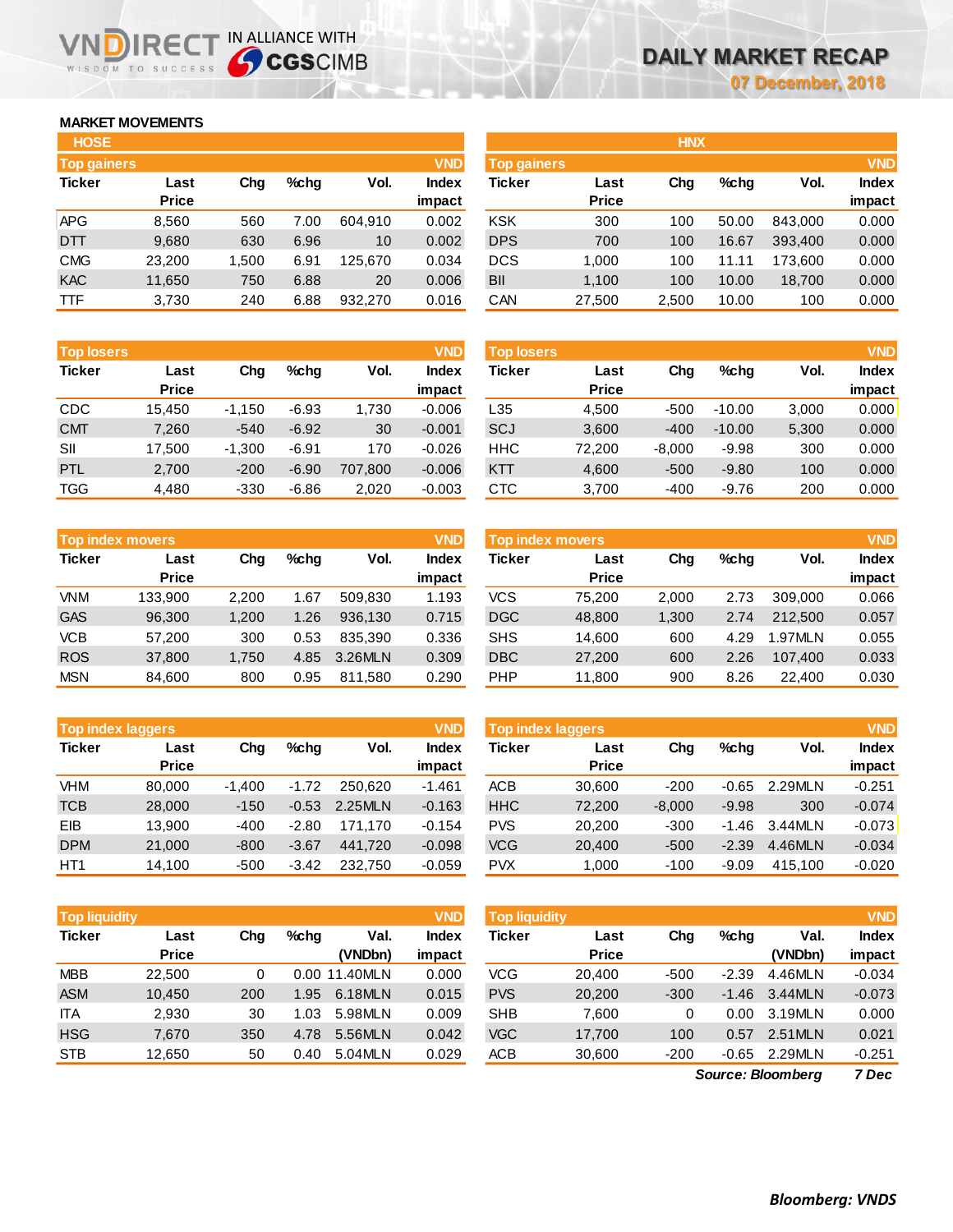## **FOREIGN ACTIVITIES**

| Volume (Mn'shs)       | <b>HOSE</b> | <b>HNX</b> | Value (VND'bn)        | <b>HOSE</b> | <b>HNX</b> |
|-----------------------|-------------|------------|-----------------------|-------------|------------|
| <b>BUY</b>            | 7.7         | 1.9        | <b>BUY</b>            | 326.3       | 22.9       |
| % of market           | 4.2%        | 4.7%       | % of market           | 7.8%        | 4.3%       |
| <b>SELL</b>           | 10.0        | 1.4        | <b>SELL</b>           | 427.7       | 21.8       |
| % of market           | 5.4%        | 3.5%       | % of market           | 10.2%       | 4.1%       |
| <b>NET BUY (SELL)</b> | (2.30)      | 0.5        | <b>NET BUY (SELL)</b> | (101.4)     | 1.1        |

*Source: HSX, HNX*



## **Foreign net buy/sell (30 days) in VND'bn**

### **2018 ACCUMULATION**

| Volume (MIn'shs)      | <b>HOSE</b> | <b>HNX</b> | <b>Value (VND'bn)</b> | <b>HOSE</b> | <b>HNX</b>                    |
|-----------------------|-------------|------------|-----------------------|-------------|-------------------------------|
| <b>BUY</b>            | 4,403.9     | 407.1      | <b>BUY</b>            | 251,880.4   | 7,438.1                       |
| % of market           | 9.5%        | 3.3%       | % of market           | 19.7%       | 4.5%                          |
| <b>SELL</b>           | 4,061.8     | 469.6      | <b>SELL</b>           | 211,046.9   | 8,506.1                       |
| % of market           | 8.7%        | 3.8%       | % of market           | 16.5%       | 5.1%                          |
| <b>NET BUY (SELL)</b> | 342.2       | (62.5)     | <b>NET BUY (SELL)</b> | 40,833      | (1,068.1)<br>Source: HSX, HNX |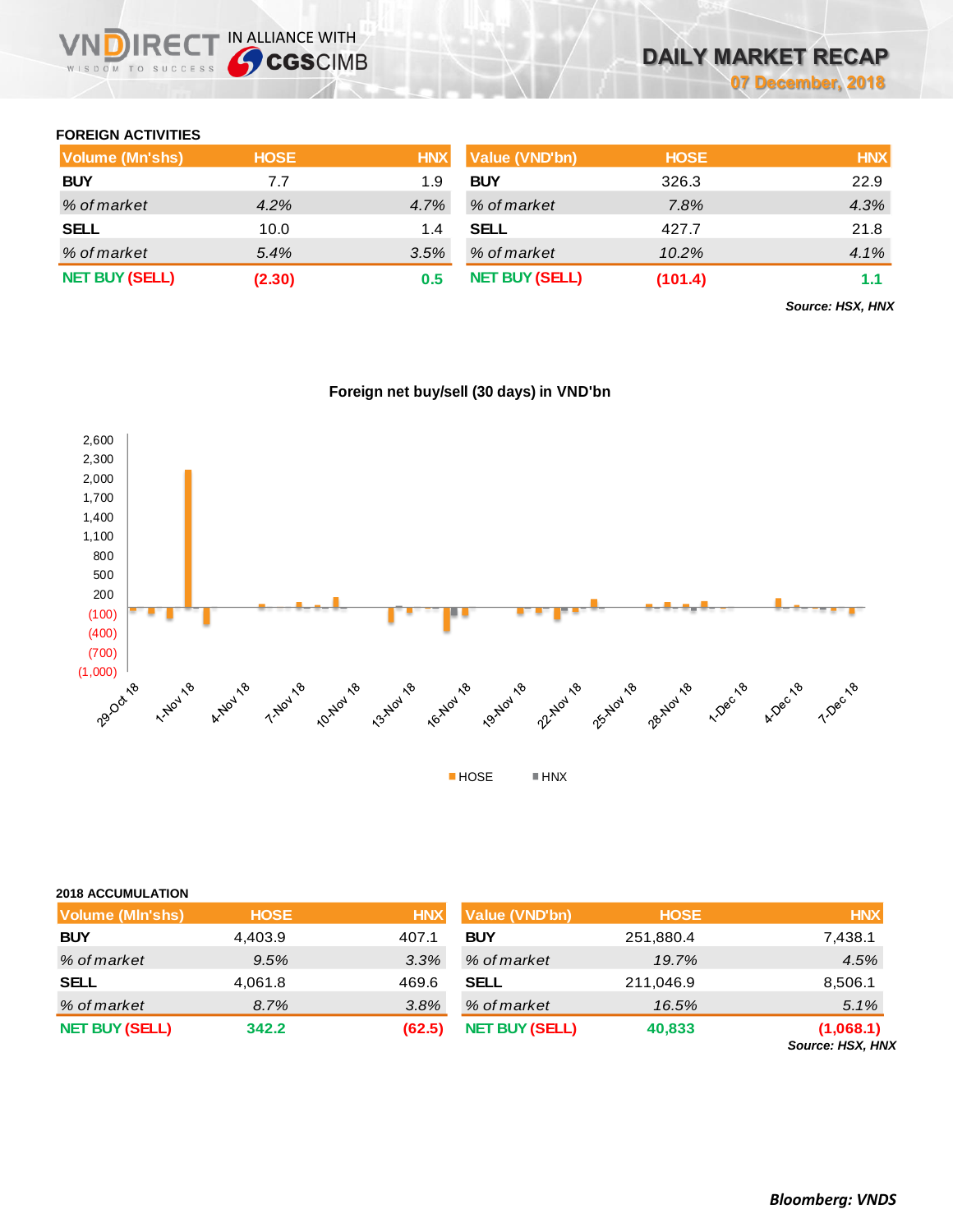## **FOREIGN ACTIVITIES**

WISDOM TO SUCCESS

n

**IRECT IN ALLIANCE WITH** 

|               |                               | <b>HOSE</b> |         |       |                        | <b>HNX</b>                    |                      |     |      |       |                        |  |
|---------------|-------------------------------|-------------|---------|-------|------------------------|-------------------------------|----------------------|-----|------|-------|------------------------|--|
|               | Top buy by foreigners (value) |             |         |       | <b>VND'bn</b>          | Top buy by foreigners (value) | <b>VND'bn</b>        |     |      |       |                        |  |
| <b>Ticker</b> | Last<br><b>Price</b>          | Chg         | $%$ chg | Value | <b>Index</b><br>impact | Ticker                        | Last<br><b>Price</b> | Chg | %chg | Value | <b>Index</b><br>impact |  |
| VNM           | 133,900                       | 2,200       | 1.67    | 85.0  | 1.193                  | TNG                           | 18,300               | 300 | 1.67 | 7.7   | 0.000                  |  |
| E1VFVN30      | 15,300                        | 160         | 1.06    | 57.2  | 0.000                  | CEO                           | 13,900               | 100 | 0.72 | 7.3   | 0.000                  |  |
| <b>MSN</b>    | 84.600                        | 800         | 0.95    | 30.6  | 0.290                  | <b>NDN</b>                    | 12,500               | 300 | 2.46 | 1.9   | 0.000                  |  |
| <b>GAS</b>    | 96,300                        | 1,200       | 1.26    | 26.2  | 0.715                  | <b>DBC</b>                    | 27,200               | 600 | 2.26 | 1.4   | 0.000                  |  |
| <b>SAB</b>    | 247,300                       | 300         | 0.12    | 25.0  | 0.060                  | TIG                           | 2,700                | 100 | 3.85 | 1.1   | 0.000                  |  |

|               | Top sell by foreigners (value) |        |         |       | <b>VND'bn</b>          | Top sell by foreigners (value), |                      |        |         |       |                        |
|---------------|--------------------------------|--------|---------|-------|------------------------|---------------------------------|----------------------|--------|---------|-------|------------------------|
| <b>Ticker</b> | Last<br><b>Price</b>           | Chg    | %chg    | Value | <b>Index</b><br>impact | Ticker                          | Last<br><b>Price</b> | Chg    | %chg    | Value | <b>Index</b><br>impact |
| VNM           | 133.900                        | 2.200  | 1.67    | 76.2  | 1.93.                  | CEO                             | 13.900               | 100    | 0.72    | 8.4   | 0.000                  |
| <b>HPG</b>    | 34,650                         | 50     | 0.14    | 42.6  | 0.033                  | <b>PVS</b>                      | 20,200               | $-300$ | $-1.46$ | 5.1   | 0.000                  |
| <b>MSN</b>    | 84.600                         | 800    | 0.95    | 35.0  | 0.290                  | VC3                             | 23.500               | 700    | 3.07    | 2.3   | 0.000                  |
| <b>SAB</b>    | 247.300                        | 300    | 0.12    | 29.4  | 0.060                  | <b>VGC</b>                      | 17,700               | 100    | 0.57    | 1.5   | 0.000                  |
| <b>PVD</b>    | 16.200                         | $-350$ | $-2.11$ | 25.0  | $-0.042$               | <b>SHS</b>                      | 14,600               | 600    | 4.29    | 1.2   | 0.000                  |

|               | Top net buy by foreigners (value) |       |         |       | <b>VND'bn</b>   | Top net buy by foreigners (value) | <b>VND'bn</b>        |     |      |       |                        |
|---------------|-----------------------------------|-------|---------|-------|-----------------|-----------------------------------|----------------------|-----|------|-------|------------------------|
| <b>Ticker</b> | Last<br><b>Price</b>              | Chg   | $%$ chg | Value | Index<br>impact | Ticker                            | Last<br><b>Price</b> | Chg | %chg | Value | <b>Index</b><br>impact |
| E1VFVN30      | 15.300                            | 160   | 1.06    | 50.3  | 0.000           | TNG                               | 18.300               | 300 | 1.67 | 7.7   | 0.000                  |
| <b>DXG</b>    | 26,300                            | 750   | 2.94    | 19.1  | 0.082           | <b>NDN</b>                        | 12,500               | 300 | 2.46 | 1.9   | 0.000                  |
| <b>VRE</b>    | 33,000                            | 0     | 0.00    | 11.5  | 0.000           | <b>DBC</b>                        | 27.200               | 600 | 2.26 | 1.2   | 0.000                  |
| <b>VNM</b>    | 133.900                           | 2,200 | 1.67    | 8.9   | 1.193           | TIG                               | 2.700                | 100 | 3.85 | 1.1   | 0.000                  |
| <b>GAS</b>    | 96.300                            | .200  | 1.26    | 5.9   | 0.715           | <b>DTD</b>                        | 12.200               | 200 | 1.67 | 0.8   | 0.000                  |

|               | Top net sell by foreigners (value) |        |         |         | <b>VND'bn</b>          | Top net sell by foreigners (value) |                      |        |         |         | <b>VND'bn</b>          |
|---------------|------------------------------------|--------|---------|---------|------------------------|------------------------------------|----------------------|--------|---------|---------|------------------------|
| <b>Ticker</b> | Last<br><b>Price</b>               | Chg    | $%$ chg | Value   | <b>Index</b><br>impact | Ticker                             | Last<br><b>Price</b> | Chg    | %chg    | Value   | <b>Index</b><br>impact |
| <b>HPG</b>    | 34,650                             | 50     | 0.14    | $-30.7$ | 0.033                  | <b>PVS</b>                         | 20,200               | $-300$ | $-1.46$ | $-4.88$ | 0.000                  |
| <b>PVD</b>    | 16.200                             | $-350$ | $-2.11$ | $-23.5$ | $-0.042$               | VC <sub>3</sub>                    | 23,500               | 700    | 3.07    | $-2.30$ | 0.000                  |
| <b>VIC</b>    | 102.200                            | 100    | 0.10    | $-17.4$ | 0.099                  | <b>VGC</b>                         | 17.700               | 100    | 0.57    | $-1.46$ | 0.000                  |
| <b>VJC</b>    | 132,400                            | 500    | 0.38    | $-16.9$ | 0.084                  | <b>SHS</b>                         | 14.600               | 600    | 4.29    | $-1.20$ | 0.000                  |
| SSI           | 29,650                             | 250    | 0.85    | $-9.2$  | 0.039                  | CEO                                | 13,900               | 100    | 0.72    | $-1.12$ | 0.000                  |

*7-Dec-18*

*Source: Bloomberg, HOSE, HNX*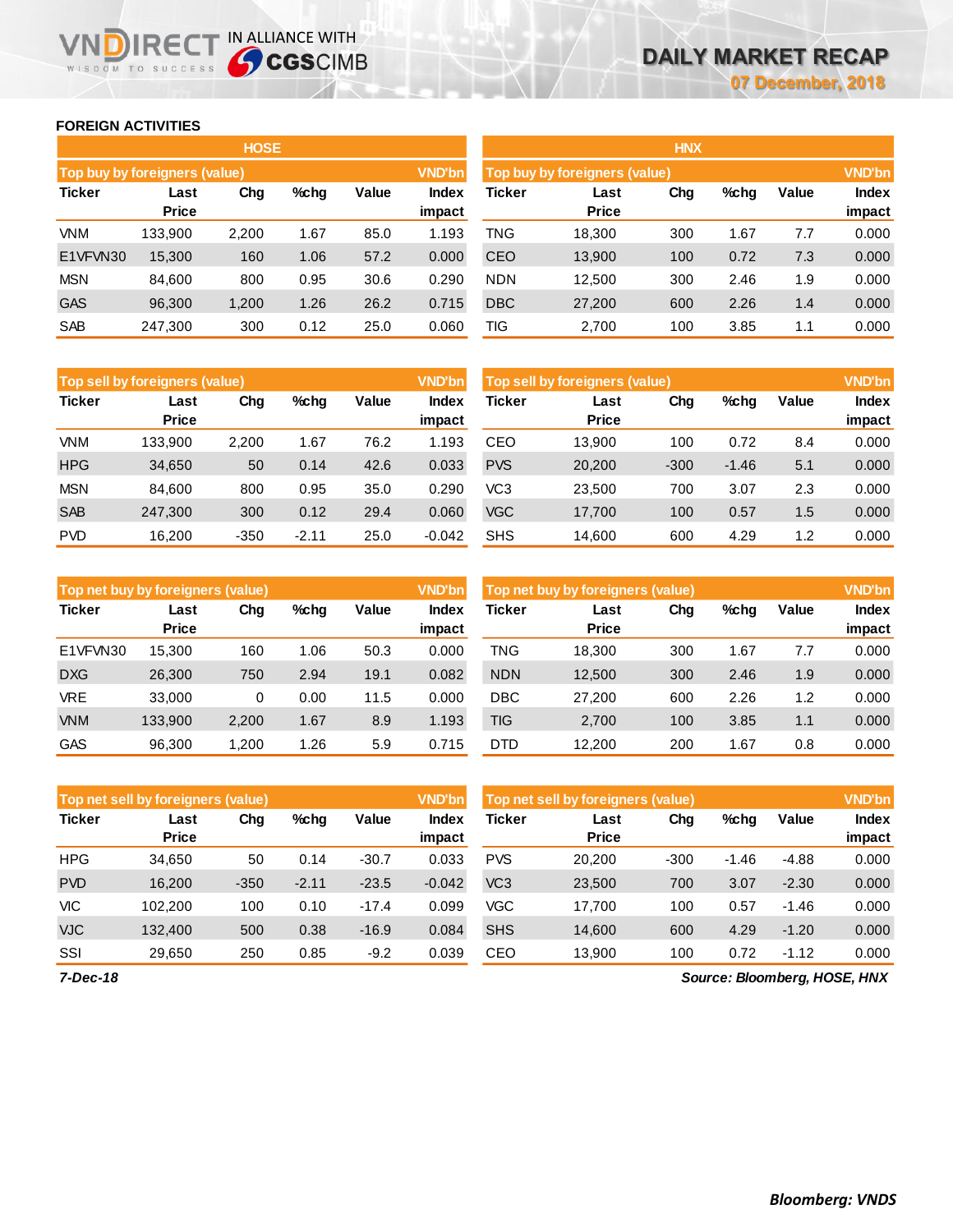## **TOP 60 MARKET CAP STOCKS SNAPSHOT ON HOSE**

**VNDIRECT IN ALLIANCE WITH** 

WISDOM TO SUCCESS

**07 December, 2018**

| No. Ticker | <b>Price</b> |         | Price change (%) |            |                |                 |            |      | Mkt. Cap Outs. Vol. Float ratio Avail. Fil Ave. daily vol. | P/E                       | P/B          | ROE           | <b>ROA</b> |
|------------|--------------|---------|------------------|------------|----------------|-----------------|------------|------|------------------------------------------------------------|---------------------------|--------------|---------------|------------|
|            | <b>VND</b>   | 1M      | 3M               | 6M         | <b>US\$mln</b> | <b>M</b> In'shs | %          |      | $% (30 \, \text{days-shs})$                                | $\boldsymbol{\mathsf{x}}$ | $\pmb{\chi}$ | $\frac{9}{6}$ | %          |
| 1 VIC VM   | 102,200      | 6.5     | 5.1              | $-0.4$     | 13,990         | 3,192           | 57.6       | 31.7 | 776,873                                                    | 74.8                      | 5.9          | 10.3          | 1.7        |
| 2 VHM VM   | 80,000       | 10.0    | $-4.6$           | $-16.7$    | 11,493         | 3,350           | 30.3       | 33.5 | 492,016                                                    | 42.6                      | 2.9          | <b>N/A</b>    | <b>N/A</b> |
| 3 VNM VM   | 133,900      | 12.1    | 5.4              | $-9.4$     | 10,001         | 1,741           | 46.2       | 40.8 | 1,002,995                                                  | 26.8                      | 9.2          | 35.2          | 29.5       |
| 4 VCB VM   | 57,200       | 3.1     | $-7.7$           | $-2.6$     | 8,826          | 3,598           | 22.9       | 9.2  | 1,202,280                                                  | 17.0                      | 3.3          | 20.9          | 1.3        |
| 5 GAS VM   | 96,300       | $-3.5$  | $-4.1$           | $-3.3$     | 7,905          | 1,914           | 4.2        | 45.6 | 576,325                                                    | 14.9                      | 4.3          | 30.6          | 20.8       |
| 6 SAB VM   | 247,300      | 9.9     | 11.0             | $-0.3$     | 6,802          | 641             | 10.4       | 39.2 | 43,065                                                     | 35.8                      | 9.5          | 28.5          | 20.3       |
| 7 BID VM   | 33,700       | 3.9     | $-0.6$           | 8.0        | 4,941          | 3,419           | 4.4        | 27.1 | 1,994,541                                                  | 14.0                      | 2.3          | 17.4          | 0.7        |
| 8 MSN VM   | 84,600       | $-0.1$  | $-10.9$          | $-3.1$     | 4,220          | 1,163           | 29.9       | 8.7  | 579,132                                                    | 15.6                      | 5.1          | 30.9          | 8.7        |
| 9 TCB VM   | 28,000       | 3.7     | 10.9             | $-14.6$    | 4,199          | 3,497           | 81.8       | 0.0  | 1,363,934                                                  | 9.9                       | 2.0          | 25.4          | $3.2\,$    |
| 10 CTG VM  | 24,050       | 3.4     | $-9.2$           | $-15.2$    | 3,841          | 3,723           | 15.8       | 0.0  | 3,577,746                                                  | 11.7                      | 1.3          | 11.7          | 0.7        |
| 11 VREVM   | 33,000       | 8.6     | 7.4              | $-10.2$    | 3,296          | 2,329           | 100.0      | 21.4 | 1,440,226                                                  | 51.1                      | 2.9          | 5.7           | 5.6        |
| 12 HPG VM  | 34,650       | $-11.5$ | $-12.7$          | $-21.6$    | 3,156          | 2,124           | 55.8       | 9.7  | 4,001,260                                                  | 8.0                       | 1.9          | 26.7          | 15.5       |
| 13 BVHVM   | 102,400      | 8.6     | 15.8             | 6.8        | 3,078          | 701             | 31.2       | 24.2 | 102,090                                                    | 59.3                      | 4.9          | 8.4           | 1.3        |
| 14 VJC VM  | 132,400      | 0.3     | $-10.2$          | $-11.2$    | 3,076          | 542             | 53.2       | 6.3  | 580,009                                                    | 14.0                      | 6.8          | 67.1          | 19.7       |
| 15 PLX VM  | 61,100       | 2.7     | $-9.9$           | $-8.7$     | 3,037          | 1,159           | 6.3        | 9.0  | 490,339                                                    | 18.6                      | 3.6          | 19.5          | 6.2        |
| 16 NVL VM  | 68,500       | $-1.0$  | 5.2              | 25.7       | 2,666          | 907             | 31.1       | 41.8 | 275,474                                                    | 28.9                      | 3.6          | 14.2          | 3.8        |
| 17 VPB VM  | 22,700       | 9.9     | $-9.2$           | $-25.8$    | 2,392          | 2,457           | 74.0       | 0.0  | 3,401,067                                                  | 8.0                       | 1.9          | 26.9          | $2.5\,$    |
| 18 MBB VM  | 22,500       | 4.7     | $-1.5$           | $-13.3$    | 2,085          | 2,160           | 61.1       | 0.0  | 5,332,067                                                  | 9.5                       | 1.5          | 17.4          | 1.6        |
|            | 88,600       | 5.5     | 0.7              | 1.5        | 1,635          |                 | 85.2       |      | 512,432                                                    |                           | 4.7          | 41.2          |            |
| 19 MWG VM  |              |         |                  |            |                | 430             |            | 0.0  |                                                            | 13.7                      |              |               | 13.1       |
| 20 HDB VM  | 30,600       | $-7.8$  | $-16.5$          | $-31.4$    | 1,287          | 981             | 72.6       | 2.8  | 1,980,514                                                  | 15.6                      | 2.1          | 14.9          | 1.0        |
| 21 FPT VM  | 45,100       | 7.8     | 4.9              | $-5.6$     | 1,187          | 614             | 81.7       | 0.0  | 511,344                                                    | 8.5                       | 2.3          | 28.9          | 11.3       |
| 22 STB VM  | 12,650       | $-0.4$  | 11.9             | $-2.7$     | 979            | 1,804           | 94.0       | 11.0 | 4,384,256                                                  | 17.0                      | 1.0          | 5.8           | 0.3        |
| 23 ROS VM  | 37,800       | $-0.5$  | $-6.1$           | $-38.6$    | 920            | 568             | 27.0       | 46.9 | 2,059,268                                                  | 29.2                      | 3.7          | 13.6          | 7.3        |
| 24 BHN VM  | 83,000       | 0.0     | $-0.4$           | $-24.5$    | 825            | 232             | 0.9        | 31.4 | 569                                                        | 29.9                      | 5.1          | 17.3          | $6.7\,$    |
| 25 TPB VM  | 21,950       | 12.5    | 6.7              | $-2.7$     | 803            | 853             | 74.4       | 0.2  | 519,180                                                    | 16.4                      | 2.4          | 15.9          | 0.8        |
| 26 EIB VM  | 13,900       | 2.2     | $-0.7$           | $-8.6$     | 733            | 1,229           | 83.8       | 0.1  | 1,686,324                                                  | 12.6                      | 1.1          | 9.4           | 0.9        |
| 27 PNJ VM  | 98,000       | 1.9     | $-0.2$           | $-19.7$    | 681            | 162             | 69.0       | 0.0  | 307,941                                                    | 18.1                      | 4.7          | 30.0          | 19.2       |
| 28 SSIVM   | 29,650       | 4.0     | $-5.9$           | $-11.1$    | 635            | 499             | 76.7       | 41.5 | 1,895,499                                                  | 10.2                      | 1.6          | 15.8          | 7.1        |
| 29 HNG VM  | 16,600       | 7.4     | 0.0              | 93.0       | 631            | 887             | 42.0       | 56.3 | 2,481,818                                                  | <b>N/A</b>                | 1.3          | $-7.3$        | $-2.5$     |
| 30 KDH VM  | 30,400       | $-1.5$  | 1.0              | $-5.1$     | 540            | 414             | 76.0       | 3.2  | 166,378                                                    | 21.7                      | 1.9          | 10.5          | 5.8        |
| 31 CTD VM  | 158,500      | 4.3     | $-3.5$           | $-0.8$     | 532            | 78              | 86.9       | 5.0  | 76,304                                                     | 7.8                       | 1.5          | 21.1          | 11.6       |
| 32 DHG VM  | 84,500       | 0.6     | $-8.2$           | $-23.2$    | 474            | 131             | 22.1       | 50.9 | 96,757                                                     | 20.9                      | 3.8          | 18.3          | 14.6       |
| 33 GEX VM  | 25,700       | $-0.4$  | $-7.7$           | $-9.3$     | 448            | 407             | 68.5       | 36.8 | 1,059,115                                                  | 10.2                      | 1.9          | 22.3          | 6.9        |
| 34 REE VM  | 33,350       | 6.5     | $-4.4$           | $-2.8$     | 443            | 310             | 84.4       | 0.0  | 311,271                                                    | 6.6                       | $1.2$        | 19.1          | 11.0       |
| 35 SBT VM  | 20,050       | $-10.7$ | 0.8              | 26.1       | 426            | 495             | 40.5       | 89.0 | 2,785,513                                                  | 23.1                      | 1.6          | 11.3          | 4.3        |
| 36 VHC VM  | 101,000      | 0.7     | 24.2             | 56.6       | 400            | 92              | 37.8       | 62.5 | 271,723                                                    | 7.6                       | 2.5          | 37.4          | 22.7       |
| 37 DXG VM  | 26,300       | 2.9     | $-5.1$           | $-20.8$    | 395            | 350             | 69.5       | 1.1  | 1,610,958                                                  | 8.6                       | 2.0          | 25.9          | 9.0        |
| 38 GMD VM  | 29,150       | $5.2$   | 7.4              | $0.5\,$    | 371            | 297             | 60.8       | 0.0  | 1,205,845                                                  | 4.6                       | 1.5          | 30.8          | 18.1       |
| 39 YEG VM  | 270,000      | $-5.3$  | 23.5             | <b>N/A</b> | 362            | 31              | 93.2       | 54.7 | 10,143                                                     | 109.1                     | 21.1         | 29.0          | 11.6       |
| 40 VCIVM   | 50,700       | $-6.1$  | $-15.8$          | $-25.7$    | 354            | 163             | 66.1       | 58.6 | 96,026                                                     | 11.8                      | 2.7          | 30.5          | 13.9       |
| 41 DPM VM  | 21,000       | 11.7    | 20.0             | 10.5       | 352            | 391             | 40.2       | 27.6 | 544,068                                                    | 14.1                      | 1.0          | 8.1           | 5.9        |
| 42 SCS VM  | 155,000      | 4.7     | $-3.6$           | N/A        | 332            | $50\,$          | 99.1       | 33.3 | 8,214                                                      | 23.8                      | 9.2          | 40.8          | 35.2       |
| 43 NT2 VM  | 26,100       | 5.0     | $-1.1$           | $-11.8$    | 322            | 288             | 32.1       | 27.2 | 64,257                                                     | 9.1                       | 2.0          | 19.8          | 9.3        |
| 44 HCM VM  | 57,500       | 4.7     | $-6.2$           | $-15.8$    | 319            | 130             | 66.7       | 37.9 | 132,196                                                    | 9.4                       | 2.4          | 27.8          | 15.1       |
| 45 TCH VM  | 20,700       | 3.5     | $-19.1$          | $-25.1$    | 314            | 353             | 50.0       | 44.9 | 822,525                                                    | 21.8                      | 1.7          | 7.8           | 6.7        |
| 46 PDR VM  | 27,400       | 2.6     | 8.7              | $-14.6$    | 313            | 266             | 37.8       | 43.2 | 1,108,175                                                  | 14.2                      | 2.3          | 18.3          | 5.1        |
| 47 NLG VM  | 29,250       | 2.5     | $-3.5$           | $-7.7$     | 300            | 239             | 60.6       | 0.0  | 335,239                                                    | 7.0                       | 1.5          | 22.4          | 9.6        |
| 48 LGC VM  | 35,300       | 37.6    | 22.4             | 75.6       | 292            | 193             | <b>N/A</b> | 4.0  | 14                                                         | 41.5                      | 2.6          | 6.5           | 1.7        |
| 49 VPI VM  | 42,500       | $-2.1$  | $1.2$            | <b>N/A</b> | 292            | 160             | 100.0      | 39.3 | 248,468                                                    | 9.9                       | 3.7          | 38.8          | 13.1       |
| 50 KBC VM  | 13,750       | 11.8    | 15.1             | 5.8        | 277            | 470             | 75.4       | 30.6 | 1,931,768                                                  | 12.2                      | 0.7          | 6.2           | 3.3        |
| 51 CII VM  | 26,200       | 3.6     | 1.2              | $-9.7$     | 275            | 245             | 84.8       | 15.6 | 641,784                                                    | 78.9                      | 1.3          | 1.7           | 0.4        |
| 52 PPC VM  | 19,700       | 7.4     | 9.7              | 10.1       | 271            | 321             | 24.7       | 34.3 | 249,149                                                    | 6.4                       | 1.1          | 17.0          | 12.3       |
| 53 PVD VM  | 16,200       | $-2.4$  | 10.2             | 9.5        | 266            | 383             | 49.4       | 31.4 | 2,653,689                                                  | 104.9                     | 0.5          | 0.6           | 0.4        |
| 54 PAN VM  | 45,200       | $-2.2$  | $-21.4$          | $-28.4$    | 264            | 136             | 47.6       | 53.9 | 38,412                                                     | 26.7                      | 1.7          | 6.4           |            |
|            |              |         | 2.5              | $-11.9$    | 235            | 529             | 24.4       | 45.0 | 489,490                                                    |                           | 0.9          | 8.6           | 2.7        |
| 55 DCM VM  | 10,350       | 7.3     |                  |            |                |                 |            |      |                                                            | 10.4                      |              |               | 5.1        |
| 56 HT1 VM  | 14,100       | 11.9    | 5.6              | 15.6       | 231            | 382             | 20.0       | 43.5 | 255,589                                                    | 8.8                       | 1.1          | 12.2          | 5.4        |
| 57 KDC VM  | 25,400       | 0.6     | $-17.3$          | $-27.0$    | 224            | 206             | 36.7       | 27.4 | 52,536                                                     | <b>N/A</b>                | 0.9          | $-1.2$        | $-0.6$     |
| 58 FRT VM  | 75,500       | 6.2     | $-0.5$           | $-16.1$    | 220            | 68              | 92.4       | 0.4  | 17,946                                                     | 18.3                      | 6.4          | 42.9          | 6.8        |
| 59 PME VM  | 68,300       | $-3.1$  | $-2.4$           | $-9.4$     | 220            | 75              | 99.0       | 38.0 | 6,170                                                      | 15.8                      | 3.2          | 19.3          | 16.0       |
| 60 HAG VM  | 5,200        |         | $-1.0 -11.7$     | 8.8        | 207            | 927             | 63.8       | 40.6 | 2,766,452<br><b>Source: Bloomberg</b>                      | <b>N/A</b>                | 0.4          | $-2.5$        | $-0.7$     |
|            |              |         |                  |            |                |                 |            |      |                                                            |                           |              | 7 Dec         |            |